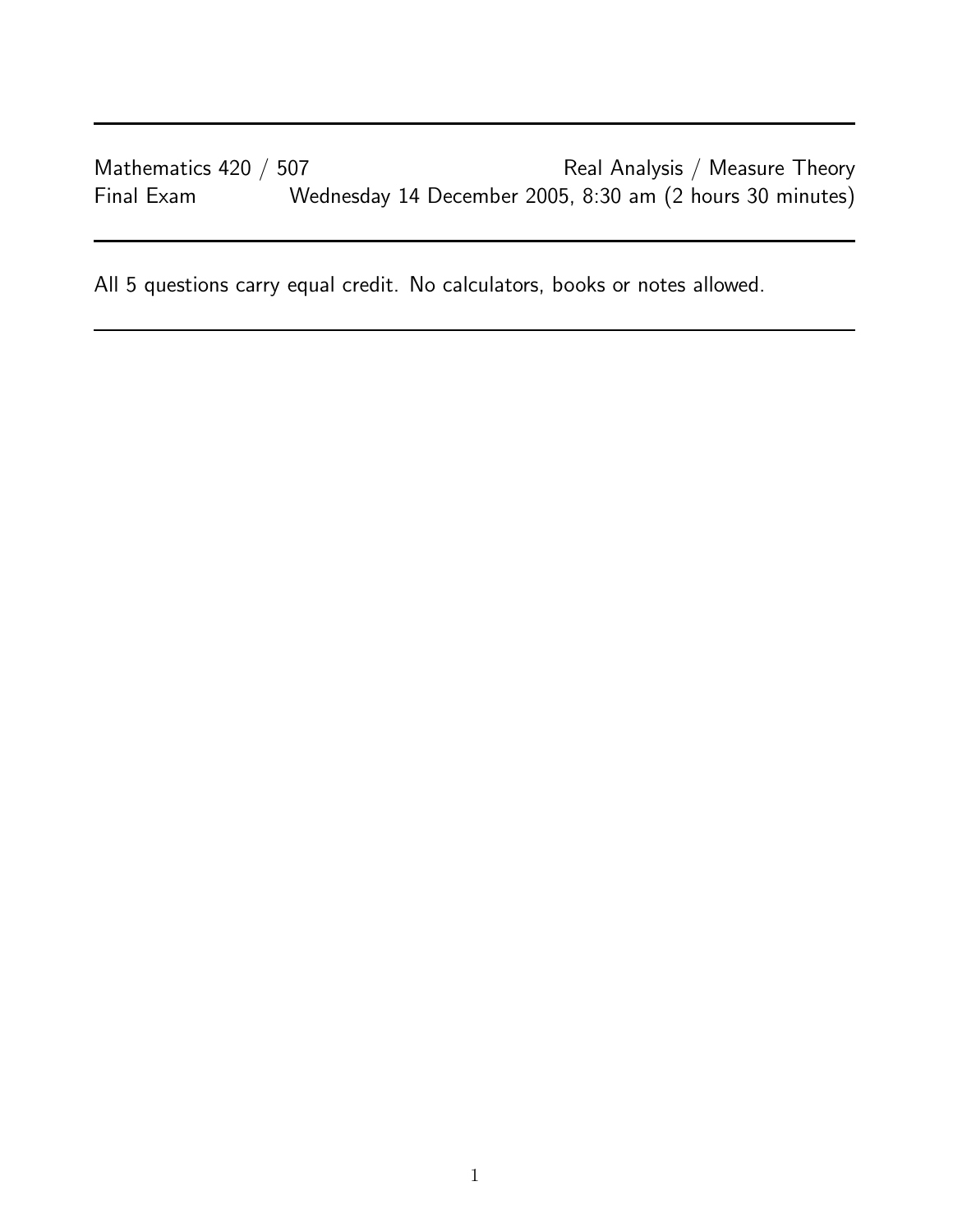(1) (a) For a measure space  $(X, \mathcal{M}, \mu)$  and  $p \in [1, \infty)$  define: (i)  $\|f\|_p$  ; (ii)  $L^p$ ; (iii) convergence in  $L^p$ .

(b) State the Hölder and Minkowski inequalities. (You do not need to say when equality holds).

(c) Let  $p, q \in (1, \infty)$  satisfy  $1/p + 1/q = 1$ . Show that if  $f, f_1, f_2, \ldots \in L^p$ satisfy  $f_n \to f$  in  $L^p$  and  $g, g_1, g_2, \ldots \in L^q$  satisfy  $g_n \to g$  in  $L^q$ , then  $f_ng_n \to g$  $fg$  in  $L^1$ . (Here  $fg$  denotes the pointwise product).

(d) For some  $p, q \in (1,\infty)$  with  $1/p + 1/q \neq 1$  give an example to show that the implication in (c) need not hold.

- (2) Let  $\mu, \nu, \lambda$  be  $\sigma$ -finite *positive* measures on  $(X, \mathcal{M})$ .
	- (a) Show that  $\mu \ll \mu + \nu$ .
	- (b) Show that if  $\nu \ll \mu$  and  $\lambda \ll \mu$  then  $\nu + \lambda \ll \mu$  and

$$
\frac{d(\nu + \lambda)}{d\mu} = \frac{d\nu}{d\mu} + \frac{d\lambda}{d\mu} \quad \mu\text{-a.e.}
$$

(c) Show that if  $\lambda \ll \nu \ll \mu$  then  $\lambda \ll \mu$  and

$$
\frac{d\lambda}{d\mu} = \frac{d\lambda}{d\nu} \frac{d\nu}{d\mu} \quad \mu\text{-a.e.}
$$

- (d) Show that if  $\lambda \ll \mu$  and  $\lambda \ll \nu$  then  $\lambda \ll \mu + \nu$ ; find and prove a formula for  $\frac{d\lambda}{d\lambda}$  $d(\mu+\nu)$ in terms of (only)  $\displaystyle{\frac{d\lambda}{d\mu}}$  and  $\displaystyle{\frac{d\lambda}{d\nu}}$ , assuming that  $\displaystyle{\frac{d\lambda}{d\mu}},$  $d\lambda$  $\frac{d\mathcal{U}}{d\mathcal{V}}\in (0,\infty).$
- (3) (a) State: (i) the monotone convergence theorem; (ii) Fatou's lemma; (iii) the dominated convergence theorem.

\n- (b) Assuming (ii), prove (iii).
\n- (c) Evaluate 
$$
\lim_{n \to \infty} \int_0^\infty \frac{\sin(x/n)}{x + x^2} \, dx
$$
, justifying your answer.
\n